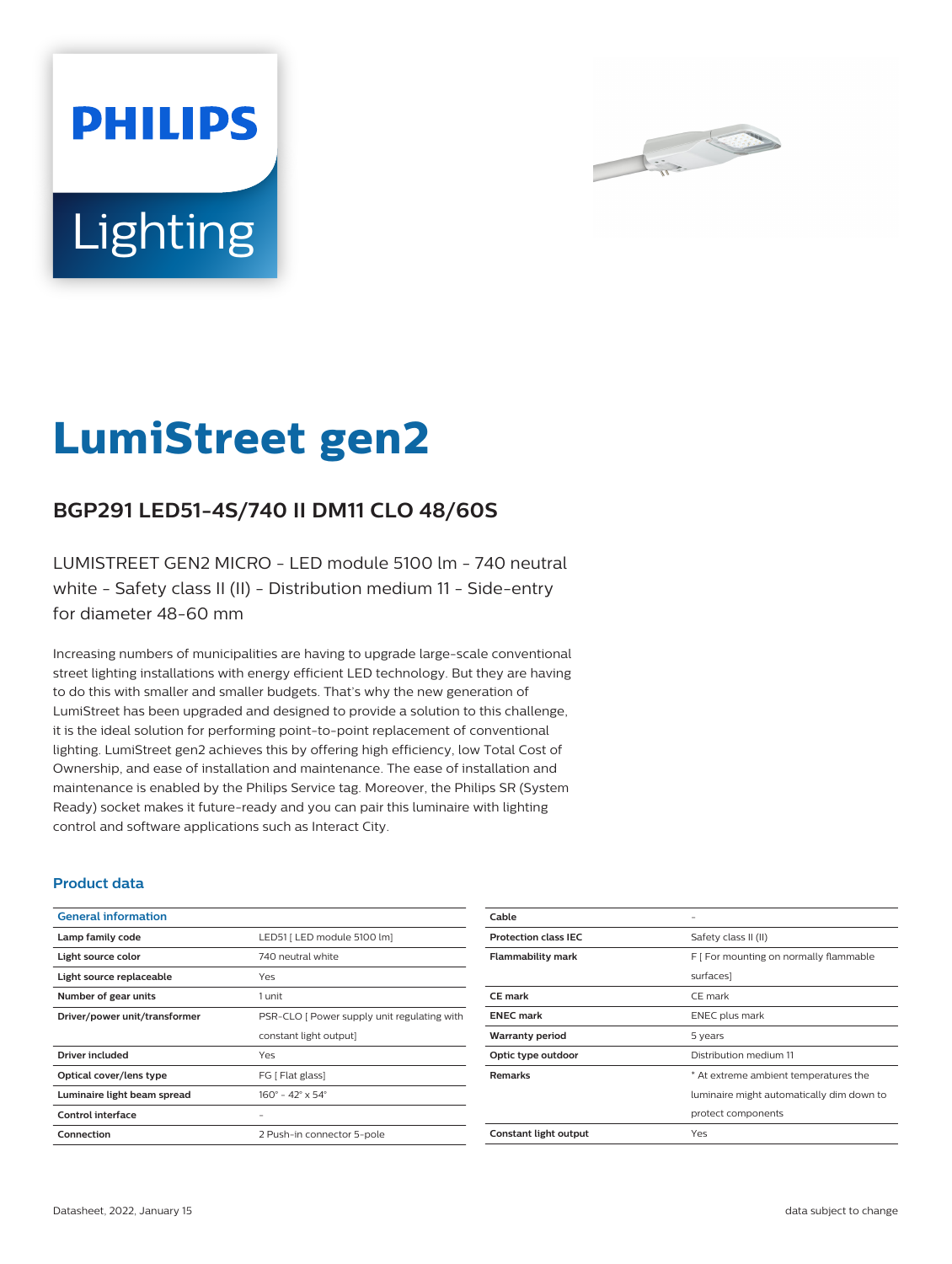### **LumiStreet gen2**

| Number of products on MCB of 16 A type 26 |                                                | Color                                           | Gray                                          |
|-------------------------------------------|------------------------------------------------|-------------------------------------------------|-----------------------------------------------|
| в                                         |                                                | Dimensions (Height x Width x Depth)             | 95 x 234 x 520 mm (3.7 x 9.2 x 20.5 in)       |
| <b>EU RoHS compliant</b>                  | Yes                                            |                                                 |                                               |
| Light source engine type                  | LED                                            | <b>Approval and application</b>                 |                                               |
| Service tag                               | Yes                                            | Ingress protection code                         | IP66 [ Dust penetration-protected, jet-proof] |
| Serviceability class                      | Class A, luminaire is equipped with            | Mech. impact protection code                    | IK08 [5 J vandal-protected]                   |
|                                           | serviceable parts (when applicable): LED       | <b>Surge Protection (Common/Differential)</b>   | Luminaire surge protection level until 6 kV   |
|                                           | board, driver, control units, surge protection |                                                 | differential mode and 8 kV common mode        |
|                                           | device, optics, front cover and mechanical     |                                                 |                                               |
|                                           | parts                                          | Initial performance (IEC compliant)             |                                               |
| <b>Product family code</b>                | BGP291 [ LUMISTREET GEN2 MICRO]                | Initial luminous flux (system flux)             | 4361 lm                                       |
|                                           |                                                | Luminous flux tolerance                         | $+/-7%$                                       |
| Light technical                           |                                                | Initial LED luminaire efficacy                  | 141 lm/W                                      |
| Upward light output ratio                 | $\circ$                                        | Init. Corr. Color Temperature                   | 4000 K                                        |
| Standard tilt angle posttop               | $\mathsf{O}^\circ$                             | Init. Color Rendering Index                     | 70                                            |
| Standard tilt angle side entry            | $\mathsf{O}^\circ$                             | Initial chromaticity                            | (0.381, 0.379) SDCM <5                        |
|                                           |                                                | Initial input power                             | 31 W                                          |
| <b>Operating and electrical</b>           |                                                | Power consumption tolerance                     | $+/-10%$                                      |
| <b>Input Voltage</b>                      | 220 to 240 V                                   | Init. Color Rendering Index Tolerance           | $+/-2$                                        |
| <b>Input Frequency</b>                    | 50 to 60 Hz                                    |                                                 |                                               |
| Initial CLO power consumption             | 31 W                                           | Over time performance (IEC compliant)           |                                               |
| Average CLO power consumption             | 31.5 W                                         | Control gear failure rate at median useful 10 % |                                               |
| End CLO power consumption                 | 31.5 W                                         | life 100000 h                                   |                                               |
| Inrush current                            | 21 A                                           | Lumen maintenance at median useful              | L100                                          |
| Inrush time                               | 0.225 ms                                       | life* 100000 h                                  |                                               |
| <b>Power Factor (Min)</b>                 | 0.98                                           |                                                 |                                               |
|                                           |                                                | <b>Application conditions</b>                   |                                               |
| <b>Controls and dimming</b>               |                                                | Ambient temperature range                       | -40 to +50 $^{\circ}$ C                       |
| Dimmable                                  | No                                             | Performance ambient temperature Tq              | 25 °C                                         |
|                                           |                                                | Maximum dim level                               | 0% (digital)                                  |
| <b>Mechanical and housing</b>             |                                                |                                                 |                                               |
| <b>Housing Material</b>                   | Aluminum die-cast                              | <b>Product data</b>                             |                                               |
| <b>Reflector material</b>                 | Polycarbonate                                  | Full product code                               | 871951410128900                               |
| Optic material                            | Polymethyl methacrylate                        | Order product name                              | BGP291 LED51-4S/740 II DM11 CLO 48/60S        |
| Optical cover/lens material               | Glass                                          | EAN/UPC - Product                               | 8719514101289                                 |
| <b>Fixation material</b>                  | Aluminum                                       | Order code                                      | 10128900                                      |
| <b>Mounting device</b>                    | 48/60S [Side-entry for diameter 48-60 mm]      | Numerator - Quantity Per Pack                   | $\mathbf{1}$                                  |
| Optical cover/lens shape                  | Flat                                           | Numerator - Packs per outer box                 | $\mathbf{1}$                                  |
| Optical cover/lens finish                 | Clear                                          | Material Nr. (12NC)                             | 910925866864                                  |
| Overall length                            | 520 mm                                         | Net Weight (Piece)                              | 4.000 kg                                      |
| Overall width                             | 234 mm                                         |                                                 |                                               |
| Overall height                            | 95 mm                                          |                                                 |                                               |
| Effective projected area                  | $0.0235 \text{ m}^2$                           | $\vee$<br>IP 66 K 08                            |                                               |